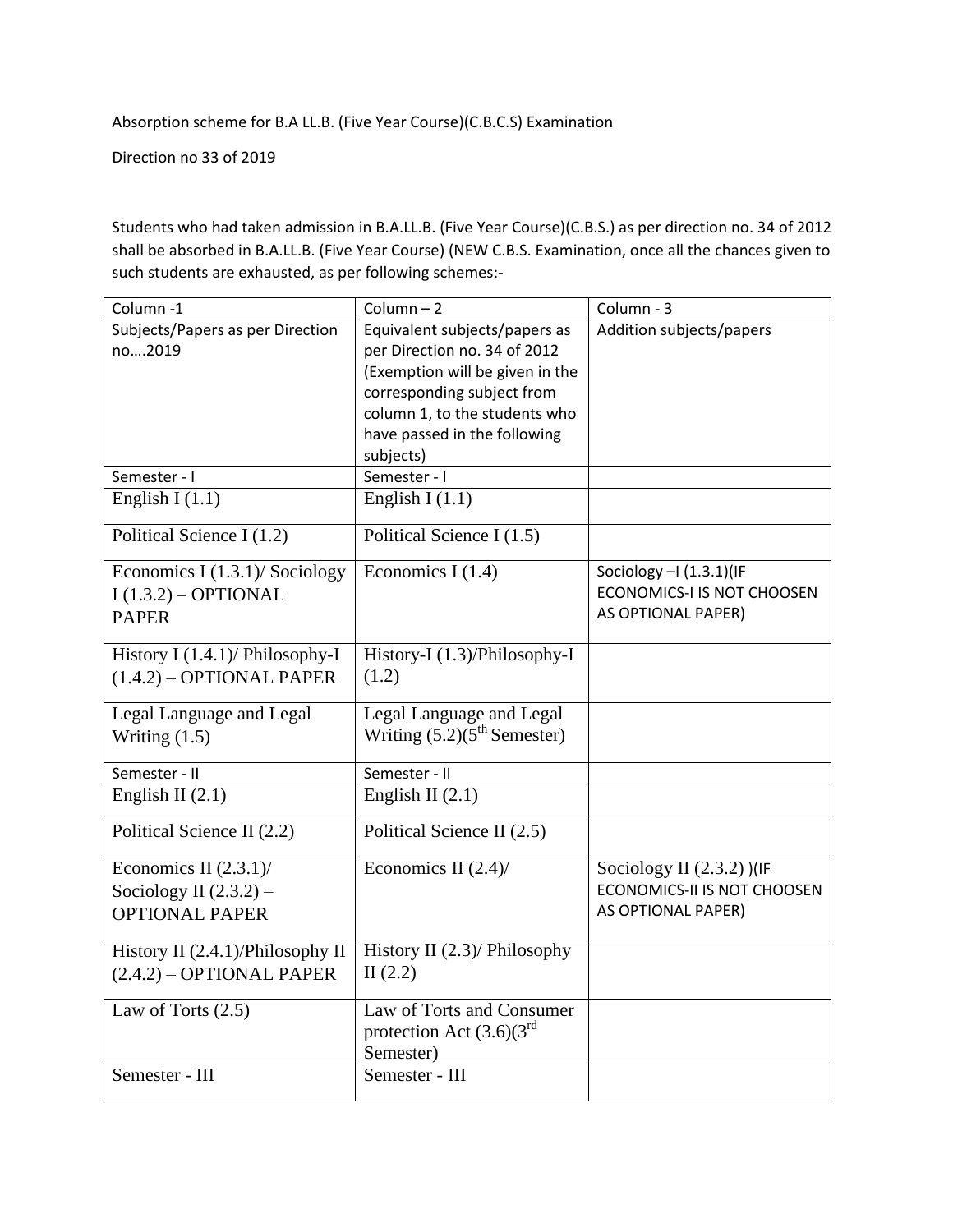| English III $(3.1)$                                                                         | English III $(3.1)$                                                        |  |
|---------------------------------------------------------------------------------------------|----------------------------------------------------------------------------|--|
| Political Science III (3.2)                                                                 | Political Science III (3.5)                                                |  |
| <b>Economics III</b><br>$(3.3.1)/\text{Sociology-III}$ $(3.3.2)$ -<br><b>OPTIONAL PAPER</b> | Economics III (3.4)/<br>Sociology-I $(6.6)(6^{th}$<br>Semester)            |  |
| History III (3.4.1)/Philosophy<br>$(3.4.2)$ – OPTIONAL PAPER                                | History III $(3.3)$ / Philosophy<br>(3.2)                                  |  |
| Law of Contract $-I(3.5)$                                                                   | Law of Contract $-I(1.6)(1st)$<br>Semester)                                |  |
| Semester-IV                                                                                 | Semester-IV                                                                |  |
| English IV $(4.1)$                                                                          | English IV $(4.1)$                                                         |  |
| Political Science IV (4.2)                                                                  | Political Science IV (4.5)                                                 |  |
| Economics IV $(4.3.1)$ /<br>Sociology IV $(4.3.2)$ –<br><b>OPTIONAL PAPER</b>               | Economics IV $(4.4)$ /<br>Sociology II $(7.6)(7^{\text{th}})$<br>Semester) |  |
| History IV $(4.4.1)$ / Philosophy<br>IV $(4.4.2) - OPTIONAL$<br><b>PAPER</b>                | History IV $(4.3)$ / Philosophy<br>IV $(4.2)$                              |  |
| Law of Contract $-II(4.5)$                                                                  | Law of Contract $-II(2.6)$                                                 |  |
| Semester-V                                                                                  | Semester-V                                                                 |  |
| Constitutional Law -I (5.1)                                                                 | Constitutional Law -II (5.1)                                               |  |
| Political Science V (5.2)                                                                   | Political Science V (5.4.2)                                                |  |
| Family Law I (5.3)                                                                          | Family Law I (Hindu Law)<br>(5.3)                                          |  |
| Law of Consumer Protection                                                                  | Right to Information                                                       |  |
| & Right to Information $(5.4)$                                                              | $(9.6.2)(9th$ Semester)                                                    |  |
| Environmental Law (5.5)                                                                     | Environmental Law $(6.3)(6^{\text{th}})$<br>Semester)                      |  |
| Semester-VI                                                                                 | Semester-VI                                                                |  |
| Constitutional Law -II (6.1)                                                                | Constitution $-I$ $\overline{(4.6)(4^{\text{th}}}$<br>Semester)            |  |
| Political Science VI (6.2)                                                                  | Political Science VI (6.5.2)                                               |  |
| Family Law II (6.3)                                                                         | Family Law II (Muslim<br>Law)(6.4)                                         |  |
| Law of Crimes $(6.4)$                                                                       | Law of Crimes $\overline{(5.5)(5^{\text{th}}}$<br>Semester)                |  |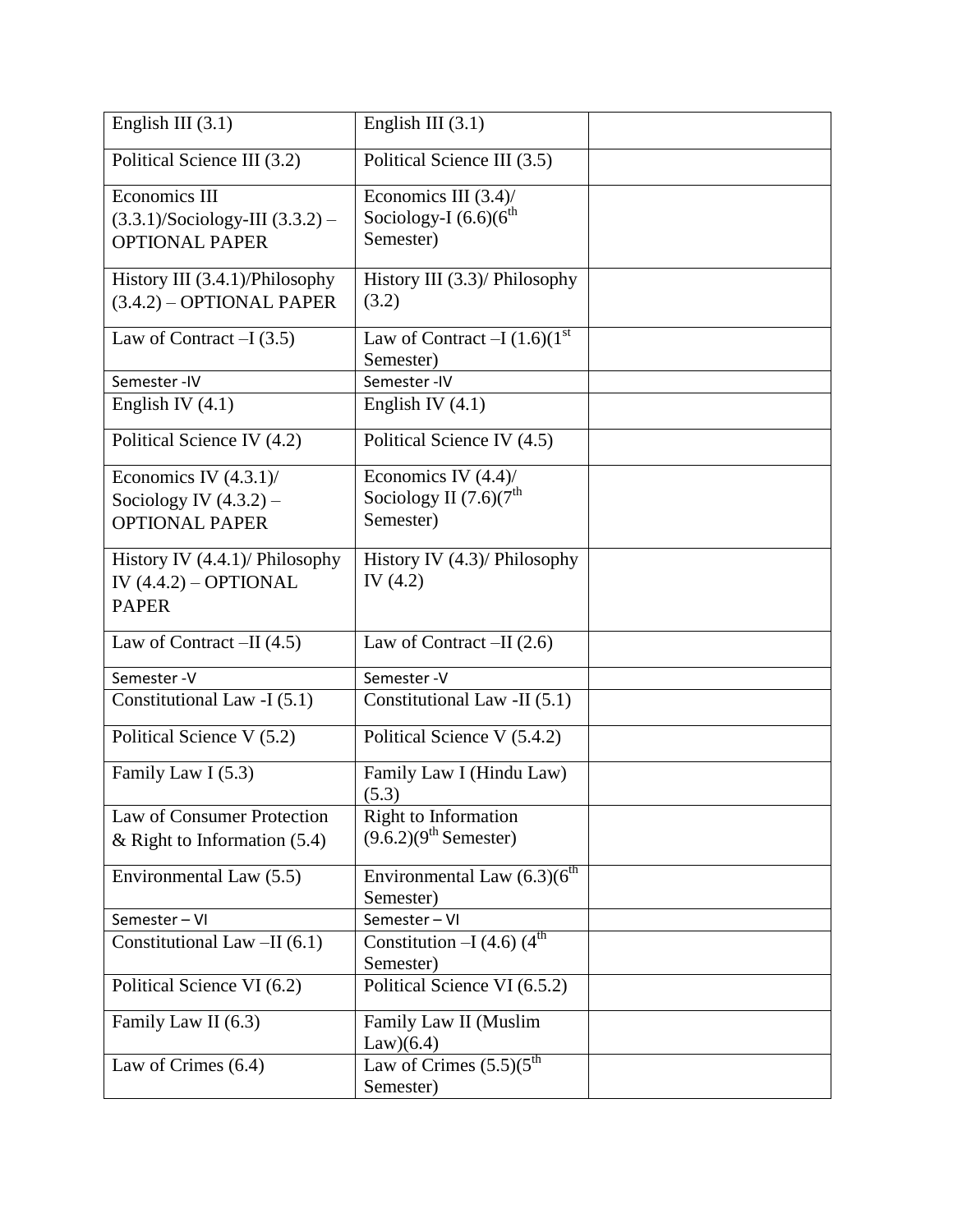| Company Law (6.5)                                                                  | Company Law (6.2)                                                                              |  |
|------------------------------------------------------------------------------------|------------------------------------------------------------------------------------------------|--|
| Semester- VII                                                                      | Semester- VII                                                                                  |  |
| Jurisprudence $(7.1)$                                                              | Jurisprudence $(6.1)$                                                                          |  |
| Civil Procedure Code and                                                           | Civil Procedure Code and                                                                       |  |
| Limitation $Act(7.2)$                                                              | Limitation Act(8.1)                                                                            |  |
| Labour Law $-I(7.3)$                                                               | Labour Law $-I(7.1)$                                                                           |  |
| Law of Taxation (7.4)                                                              | Law of Taxation (10.3)                                                                         |  |
| Cyber Law $(7.5)$                                                                  | Cyber Law $(7.4)$                                                                              |  |
| Semester - VIII                                                                    | Semester - VIII                                                                                |  |
| Administrative Law (8.1)                                                           | Administrative Law (10.1)                                                                      |  |
| Criminal Procedure Code (8.2)                                                      | Criminal Procedure Code,<br>Probation of offenders Act<br>and Juvenile Justice Act<br>(8.2)    |  |
| Labour Law $-II$ (8.3)                                                             | Labour Law $-II$ (8.4)                                                                         |  |
| Banking Law (8.4.1) /<br>Insurance Law $(8.4.2)$ –<br><b>OPTIONAL PAPER</b>        | Banking Law (10.2)/<br>Insurance Law (8.6.2)                                                   |  |
| Clinical Paper I - Alternate<br>Dispute Resolution (ADR)<br>(8.5)                  | Clinical Paper I - Alternative<br>Dispute Resolution (ADR)<br>(9.4)                            |  |
| Semester - IX                                                                      | Semester - IX                                                                                  |  |
| Public International Law (9.1)                                                     | Public International Law<br>(7.5)                                                              |  |
| Law of Evidence (9.2)                                                              | Law of Evidence (8.3)                                                                          |  |
| Intellectual Property Law (9.3)                                                    | <b>Intellectual Property Law</b><br>(9.3)                                                      |  |
| Land Law $(9.4)$                                                                   | Land Law $(9.1)$                                                                               |  |
| Health Law $(9.5)$                                                                 | Health Law $(8.5)$                                                                             |  |
| Clinical Paper II Professional<br>Ethics & Professional<br>Accounting System (9.6) | <b>Clinical Paper II</b><br>Professional Ethics &<br>Professional Accounting<br>System $(9.5)$ |  |
| Semester X                                                                         | Semester X<br><b>Interpretation of Statutes</b>                                                |  |
| <b>Interpretation of Statutes</b><br>(10.1)                                        | (9.2)                                                                                          |  |